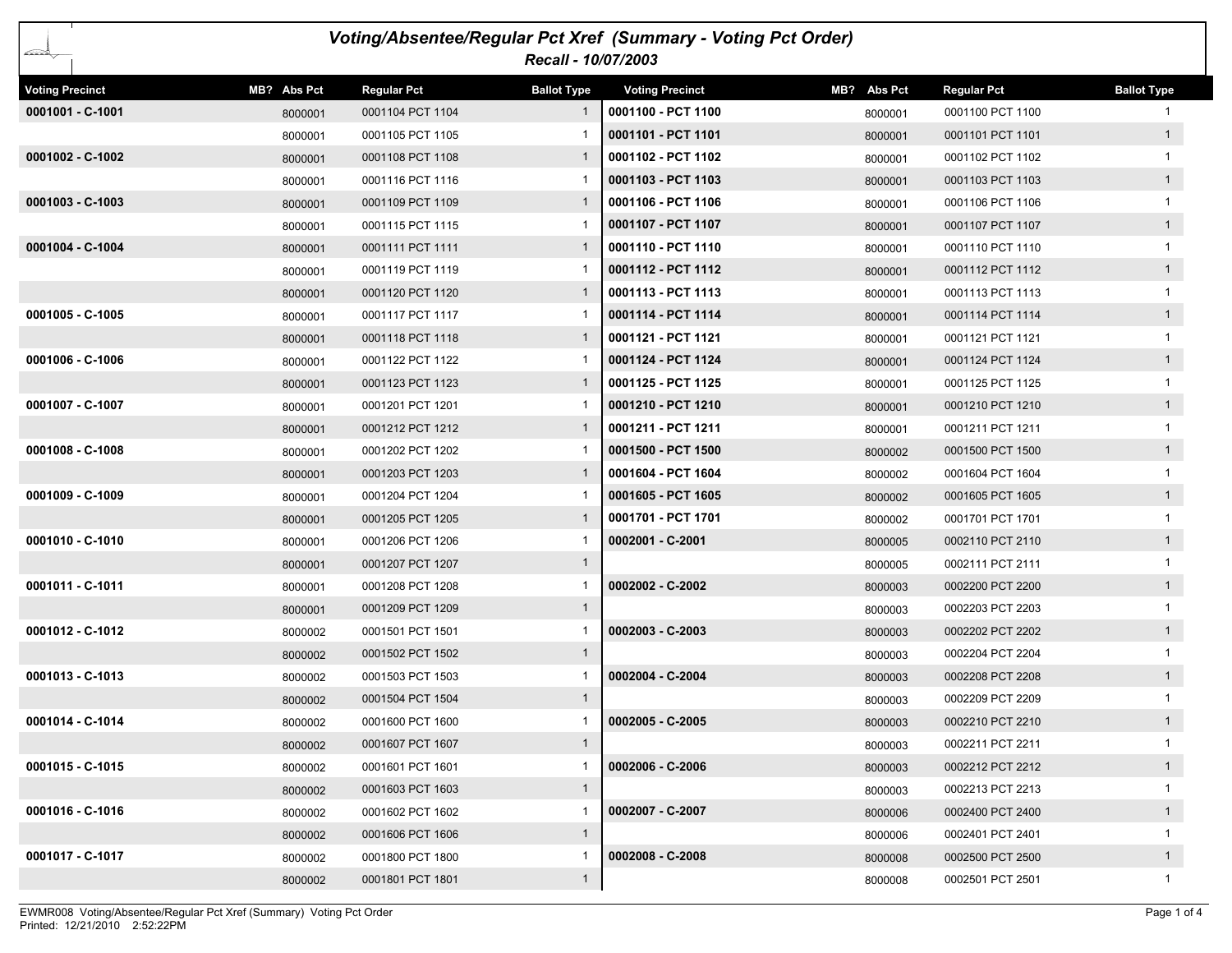| <b>Voting Precinct</b> | MB? Abs Pct | <b>Regular Pct</b> | <b>Ballot Type</b> | <b>Voting Precinct</b> | MB? Abs Pct | Regular Pct      | <b>Ballot Type</b> |
|------------------------|-------------|--------------------|--------------------|------------------------|-------------|------------------|--------------------|
| 0002009 - C-2009       | 8000008     | 0002502 PCT 2502   | $\mathbf{1}$       | 0002902 - PCT 2902     | 8000007     | 0002902 PCT 2902 | $\mathbf{1}$       |
|                        | 8000008     | 0002503 PCT 2503   |                    | 0002907 - PCT 2907     | 8000007     | 0002907 PCT 2907 |                    |
| 0002010 - C-2010       | 8000008     | 0002505 PCT 2505   | $\mathbf{1}$       | 0002908 - PCT 2908     | 8000007     | 0002908 PCT 2908 | 1                  |
|                        | 8000008     | 0002506 PCT 2506   |                    | 0003001 - C-3001       | 8000011     | 0003100 PCT 3100 | $\mathbf 1$        |
| 0002011 - M-2011       | Yes 8000008 | 0002603 PCT 2603   | $\mathbf{1}$       |                        | 8000011     | 0003101 PCT 3101 | $\mathbf{1}$       |
| 0002012 - M-2012       | Yes 8000008 | 0002700 PCT 2700   | 1                  | 0003002 - C-3002       | 8000011     | 0003102 PCT 3102 |                    |
| 0002013 - M-2013       | Yes 8000008 | 0002802 PCT 2802   | $\mathbf{1}$       |                        | 8000011     | 0003103 PCT 3103 | $\mathbf{1}$       |
|                        | Yes 8000008 | 0002803 PCT 2803   | $\mathbf{1}$       | 0003003 - C-3003       | 8000010     | 0003202 PCT 3202 | $\mathbf{1}$       |
| 0002014 - C-2014       | 8000007     | 0002903 PCT 2903   | $\mathbf{1}$       |                        | 8000010     | 0003203 PCT 3203 | $\mathbf{1}$       |
|                        | 8000007     | 0002906 PCT 2906   | $\mathbf{1}$       | 0003004 - C-3004       | 8000010     | 0003205 PCT 3205 | $\mathbf{1}$       |
| 0002015 - C-2015       | 8000007     | 0002904 PCT 2904   | $\mathbf{1}$       |                        | 8000010     | 0003206 PCT 3206 | $\mathbf{1}$       |
|                        | 8000007     | 0002905 PCT 2905   | $\mathbf{1}$       | 0003005 - C-3005       | 8000010     | 0003208 PCT 3208 | $\mathbf{1}$       |
| 0002101 - PCT 2101     | 8000005     | 0002101 PCT 2101   | $\mathbf{1}$       |                        | 8000010     | 0003210 PCT 3210 | $\mathbf{1}$       |
| 0002102 - PCT 2102     | 8000005     | 0002102 PCT 2102   | 1                  | 0003006 - C-3006       | 8000010     | 0003211 PCT 3211 | $\mathbf 1$        |
| 0002103 - PCT 2103     | 8000005     | 0002103 PCT 2103   | $\mathbf{1}$       |                        | 8000010     | 0003214 PCT 3214 | $\mathbf{1}$       |
| 0002104 - PCT 2104     | 8000005     | 0002104 PCT 2104   | 1                  | 0003007 - C-3007       | 8000010     | 0003212 PCT 3212 |                    |
| 0002107 - PCT 2107     | 8000005     | 0002107 PCT 2107   | $\mathbf{1}$       |                        | 8000010     | 0003213 PCT 3213 | $\mathbf{1}$       |
| 0002108 - PCT 2108     | 8000005     | 0002108 PCT 2108   | 1                  | 0003008 - C-3008       | 8000010     | 0003215 PCT 3215 | $\mathbf 1$        |
| 0002109 - PCT 2109     | 8000005     | 0002109 PCT 2109   | $\mathbf{1}$       |                        | 8000010     | 0003217 PCT 3217 | $\mathbf{1}$       |
| 0002112 - PCT 2112     | 8000005     | 0002112 PCT 2112   | $\mathbf{1}$       | 0003009 - C-3009       | 8000013     | 0003500 PCT 3500 | $\mathbf 1$        |
| 0002201 - PCT 2201     | 8000003     | 0002201 PCT 2201   | $\mathbf{1}$       |                        | 8000013     | 0003506 PCT 3506 | $\mathbf{1}$       |
| 0002205 - PCT 2205     | 8000003     | 0002205 PCT 2205   | $\mathbf{1}$       | 0003010 - C-3010       | 8000013     | 0003501 PCT 3501 | $\mathbf{1}$       |
| 0002206 - PCT 2206     | 8000003     | 0002206 PCT 2206   | $\mathbf{1}$       |                        | 8000013     | 0003508 PCT 3508 | $\mathbf{1}$       |
| 0002207 - PCT 2207     | 8000003     | 0002207 PCT 2207   | $\mathbf{1}$       | 0003011 - C-3011       | 8000013     | 0003504 PCT 3504 | $\mathbf{1}$       |
| 0002301 - PCT 2301     | 8000004     | 0002301 PCT 2301   | $\mathbf{1}$       |                        | 8000013     | 0003505 PCT 3505 | $\mathbf{1}$       |
| 0002302 - PCT 2302     | 8000004     | 0002302 PCT 2302   | $\mathbf{1}$       | 0003012 - C-3012       | 8000013     | 0003700 PCT 3700 |                    |
| 0002303 - PCT 2303     | 8000004     | 0002303 PCT 2303   | $\mathbf{1}$       |                        | 8000013     | 0003706 PCT 3706 | $\overline{1}$     |
| 0002304 - PCT 2304     | 8000004     | 0002304 PCT 2304   | 1                  | 0003013 - C-3013       | 8000013     | 0003701 PCT 3701 |                    |
| 0002305 - PCT 2305     | 8000004     | 0002305 PCT 2305   | $\mathbf{1}$       |                        | 8000013     | 0003703 PCT 3703 | $\mathbf{1}$       |
| 0002306 - PCT 2306     | 8000004     | 0002306 PCT 2306   | 1                  | 0003014 - M-3014       | Yes 8000013 | 0003702 PCT 3702 | -1                 |
| 0002402 - PCT 2402     | 8000006     | 0002402 PCT 2402   | $\mathbf{1}$       | $0003015 - C-3015$     | 8000013     | 0003800 PCT 3800 | $\mathbf{1}$       |
| 0002504 - PCT 2504     | 8000008     | 0002504 PCT 2504   | $\mathbf{1}$       |                        | 8000013     | 0003801 PCT 3801 |                    |
| 0002600 - PCT 2600     | 8000008     | 0002600 PCT 2600   | $\mathbf{1}$       | 0003104 - PCT 3104     | 8000011     | 0003104 PCT 3104 | $\mathbf{1}$       |
| 0002601 - PCT 2601     | 8000008     | 0002601 PCT 2601   | -1                 | 0003105 - PCT 3105     | 8000011     | 0003105 PCT 3105 | $\mathbf{1}$       |
| 0002602 - PCT 2602     | 8000008     | 0002602 PCT 2602   | $\mathbf{1}$       | 0003106 - PCT 3106     | 8000011     | 0003106 PCT 3106 | $\mathbf{1}$       |
| 0002701 - PCT 2701     | 8000008     | 0002701 PCT 2701   |                    | 0003107 - PCT 3107     | 8000011     | 0003107 PCT 3107 | $\mathbf{1}$       |
| 0002800 - PCT 2800     | 8000008     | 0002800 PCT 2800   | $\mathbf{1}$       | 0003201 - PCT 3201     | 8000010     | 0003201 PCT 3201 | 1                  |
| 0002801 - PCT 2801     | 8000008     | 0002801 PCT 2801   | -1                 | 0003204 - PCT 3204     | 8000010     | 0003204 PCT 3204 | $\mathbf{1}$       |

Printed: 12/21/2010 2:52:22PM EWMR008 Voting/Absentee/Regular Pct Xref (Summary) Voting Pct Order Page 2 of 4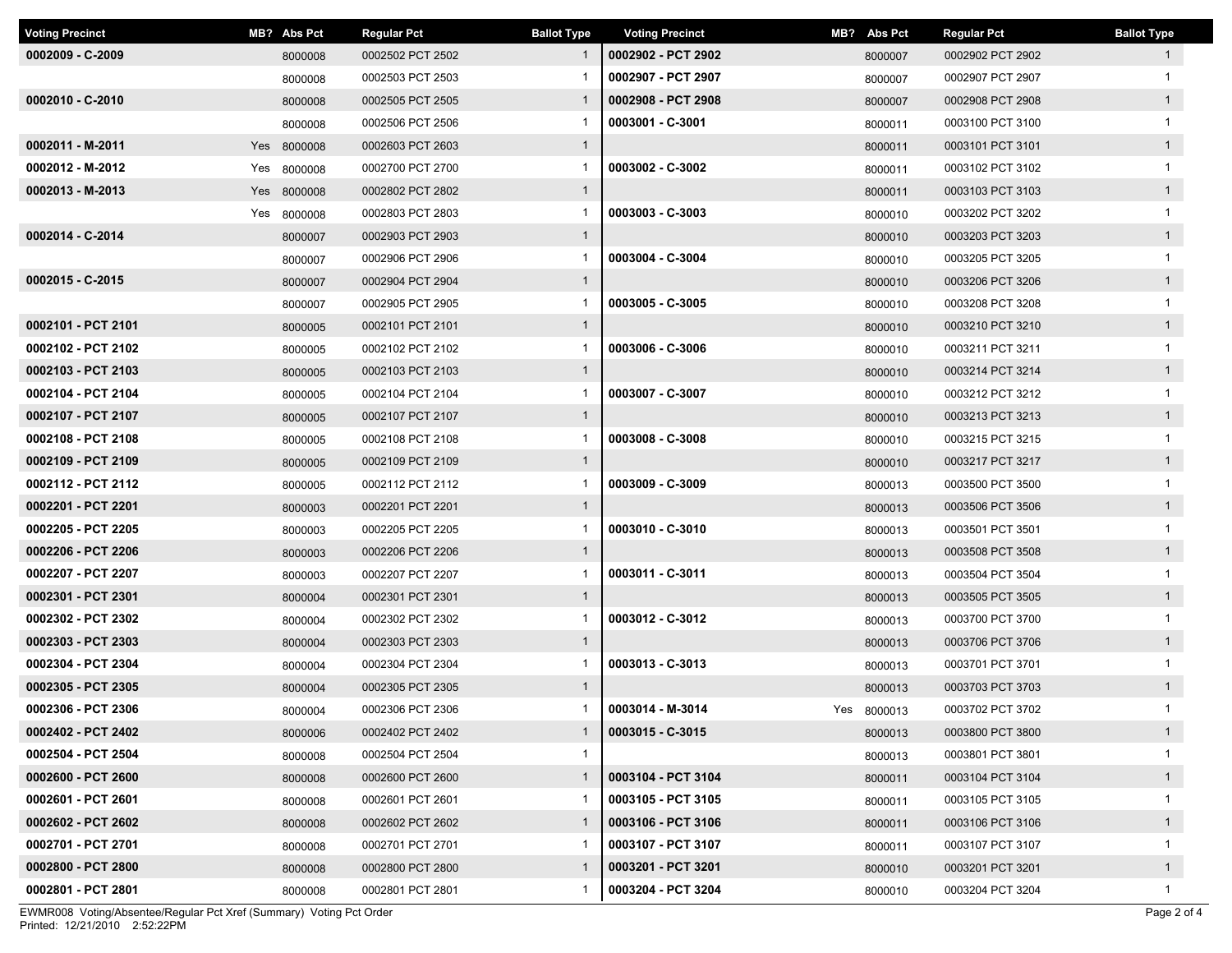| <b>Voting Precinct</b> | MB? Abs Pct | <b>Regular Pct</b> | <b>Ballot Type</b> | <b>Voting Precinct</b> | MB? Abs Pct | <b>Regular Pct</b> | <b>Ballot Type</b> |
|------------------------|-------------|--------------------|--------------------|------------------------|-------------|--------------------|--------------------|
| 0003207 - PCT 3207     | 8000010     | 0003207 PCT 3207   | $\mathbf{1}$       | 0004100 - PCT 4100     | 8000019     | 0004100 PCT 4100   | $\mathbf{1}$       |
| 0003209 - PCT 3209     | 8000010     | 0003209 PCT 3209   |                    | 0004101 - PCT 4101     | 8000019     | 0004101 PCT 4101   |                    |
| 0003216 - PCT 3216     | 8000010     | 0003216 PCT 3216   | $\mathbf{1}$       | 0004102 - PCT 4102     | 8000019     | 0004102 PCT 4102   | $\mathbf{1}$       |
| 0003301 - PCT 3301     | 8000012     | 0003301 PCT 3301   |                    | 0004103 - PCT 4103     | 8000019     | 0004103 PCT 4103   |                    |
| 0003302 - PCT 3302     | 8000012     | 0003302 PCT 3302   | $\mathbf{1}$       | 0004200 - PCT 4200     | 8000019     | 0004200 PCT 4200   | $\overline{1}$     |
| 0003303 - PCT 3303     | 8000012     | 0003303 PCT 3303   |                    | 0004301 - PCT 4301     | 8000019     | 0004301 PCT 4301   |                    |
| 0003304 - PCT 3304     | 8000012     | 0003304 PCT 3304   | $\mathbf{1}$       | 0004302 - PCT 4302     | 8000019     | 0004302 PCT 4302   | $\mathbf{1}$       |
| 0003305 - PCT 3305     | 8000012     | 0003305 PCT 3305   | -1                 | 0004304 - PCT 4304     | 8000019     | 0004304 PCT 4304   |                    |
| 0003306 - PCT 3306     | 8000012     | 0003306 PCT 3306   | $\mathbf{1}$       | 0004305 - PCT 4305     | 8000019     | 0004305 PCT 4305   | $\mathbf{1}$       |
| 0003307 - PCT 3307     | 8000012     | 0003307 PCT 3307   | -1                 | 0004400 - PCT 4400     | 8000019     | 0004400 PCT 4400   | $\mathbf{1}$       |
| 0003401 - PCT 3401     | 8000009     | 0003401 PCT 3401   | $\mathbf{1}$       | 0004401 - PCT 4401     | 8000019     | 0004401 PCT 4401   | $\mathbf{1}$       |
| 0003402 - PCT 3402     | 8000009     | 0003402 PCT 3402   |                    | 0004402 - PCT 4402     | 8000019     | 0004402 PCT 4402   | $\mathbf{1}$       |
| 0003502 - PCT 3502     | 8000013     | 0003502 PCT 3502   | $\mathbf{1}$       | 0004403 - PCT 4403     | 8000019     | 0004403 PCT 4403   | $\mathbf{1}$       |
| 0003503 - PCT 3503     | 8000013     | 0003503 PCT 3503   |                    | 0004501 - PCT 4501     | 8000017     | 0004501 PCT 4501   |                    |
| 0003507 - PCT 3507     | 8000013     | 0003507 PCT 3507   | $\mathbf{1}$       | 0004502 - PCT 4502     | 8000017     | 0004502 PCT 4502   | $\mathbf{1}$       |
| 0003600 - PCT 3600     | 8000013     | 0003600 PCT 3600   |                    | 0004503 - PCT 4503     | 8000017     | 0004503 PCT 4503   |                    |
| 0003601 - PCT 3601     | 8000013     | 0003601 PCT 3601   | $\mathbf{1}$       | 0004600 - PCT 4600     | 8000018     | 0004600 PCT 4600   | $\overline{1}$     |
| 0003602 - PCT 3602     | 8000013     | 0003602 PCT 3602   |                    | 0004601 - PCT 4601     | 8000018     | 0004601 PCT 4601   |                    |
| 0003704 - PCT 3704     | 8000013     | 0003704 PCT 3704   | $\mathbf{1}$       | 0004703 - PCT 4703     | 8000014     | 0004703 PCT 4703   | $\mathbf{1}$       |
| 0003705 - PCT 3705     | 8000013     | 0003705 PCT 3705   | -1                 | 0004707 - PCT 4707     | 8000014     | 0004707 PCT 4707   |                    |
| 0004001 - M-4001       | Yes 8000019 | 0004104 PCT 4104   | $\mathbf{1}$       | 0004708 - PCT 4708     | 8000014     | 0004708 PCT 4708   | $\mathbf{1}$       |
| 0004002 - M-4002       | Yes 8000019 | 0004201 PCT 4201   | -1                 | 0004709 - PCT 4709     | 8000014     | 0004709 PCT 4709   | $\mathbf{1}$       |
| $0004003 - C - 4003$   | 8000019     | 0004202 PCT 4202   | $\mathbf{1}$       | 0004800 - PCT 4800     | 8000015     | 0004800 PCT 4800   | $\mathbf{1}$       |
|                        | 8000019     | 0004203 PCT 4203   |                    | 0004806 - PCT 4806     | 8000015     | 0004806 PCT 4806   | $\mathbf{1}$       |
| 0004004 - M-4004       | Yes 8000016 | 0004250 PCT 4250   | $\mathbf{1}$       | 0005001 - C-5001       | 8000020     | 0005200 PCT 5200   | $\mathbf{1}$       |
| 0004005 - C-4005       | 8000019     | 0004300 PCT 4300   | $\mathbf{1}$       |                        | 8000020     | 0005210 PCT 5210   |                    |
|                        | 8000019     | 0004303 PCT 4303   | $\mathbf{1}$       | 0005101 - PCT 5101     | 8000020     | 0005101 PCT 5101   | $\mathbf{1}$       |
| 0004006 - C-4006       | 8000019     | 0004306 PCT 4306   |                    | 0005102 - PCT 5102     | 8000020     | 0005102 PCT 5102   |                    |
|                        | 8000019     | 0004307 PCT 4307   | $\mathbf{1}$       | 0005103 - PCT 5103     | 8000020     | 0005103 PCT 5103   | $\mathbf{1}$       |
| 0004007 - C-4007       | 8000014     | 0004700 PCT 4700   |                    | 0005201 - PCT 5201     | 8000020     | 0005201 PCT 5201   |                    |
|                        | 8000014     | 0004706 PCT 4706   | $\mathbf{1}$       | 0005202 - PCT 5202     | 8000020     | 0005202 PCT 5202   | $\mathbf{1}$       |
| 0004008 - C-4008       | 8000014     | 0004701 PCT 4701   | -1                 | 0005203 - PCT 5203     | 8000020     | 0005203 PCT 5203   |                    |
|                        | 8000014     | 0004702 PCT 4702   | $\mathbf{1}$       | 0005204 - PCT 5204     | 8000020     | 0005204 PCT 5204   | $\mathbf{1}$       |
| 0004009 - C-4009       | 8000014     | 0004704 PCT 4704   | 1                  | 0005205 - PCT 5205     | 8000020     | 0005205 PCT 5205   | $\mathbf{1}$       |
|                        | 8000014     | 0004705 PCT 4705   | $\mathbf{1}$       | 0005206 - PCT 5206     | 8000020     | 0005206 PCT 5206   | $\mathbf{1}$       |
| 0004010 - M-4010       | Yes 8000015 | 0004803 PCT 4803   |                    | 0005207 - PCT 5207     | 8000020     | 0005207 PCT 5207   | $\mathbf{1}$       |
|                        | Yes 8000019 | 0004901 PCT 4901   | $\mathbf{1}$       | 0005208 - PCT 5208     | 8000020     | 0005208 PCT 5208   | $\mathbf{1}$       |
|                        | Yes 8000019 | 0004902 PCT 4902   | 1                  | 0005209 - PCT 5209     | 8000020     | 0005209 PCT 5209   | $\mathbf{1}$       |